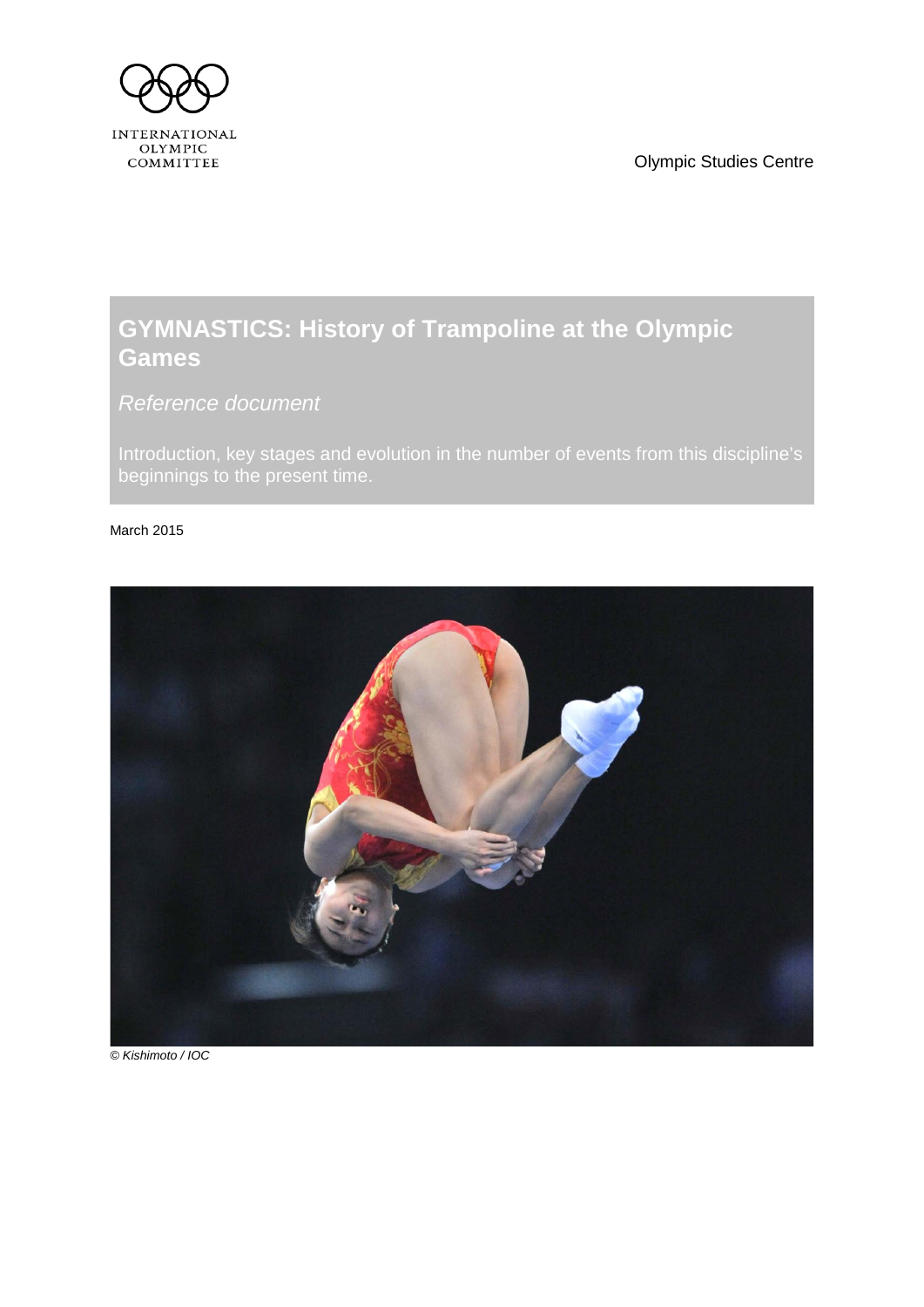



# **Trampoline**

# **Introduction**

Trampoline made its first appearance on the Olympic programme at the Games of the XXVII Olympiad in [Sydney](http://www.olympic.org/sydney-2000-summer-olympics) in 2000. The trampoline programme comprises one men's and one's women's individual event.

# **Key stages**

| Entry | 1997: At the IOC Executive Board meeting in August and September in      |
|-------|--------------------------------------------------------------------------|
|       | Lausanne, it was decided to include trampoline on the Olympic programme. |

### **Evolution in the number of events**

• 2000-2016: 2 events (1 men's and 1 women's)

#### [Find out more](http://www.olympic.org/trampoline)